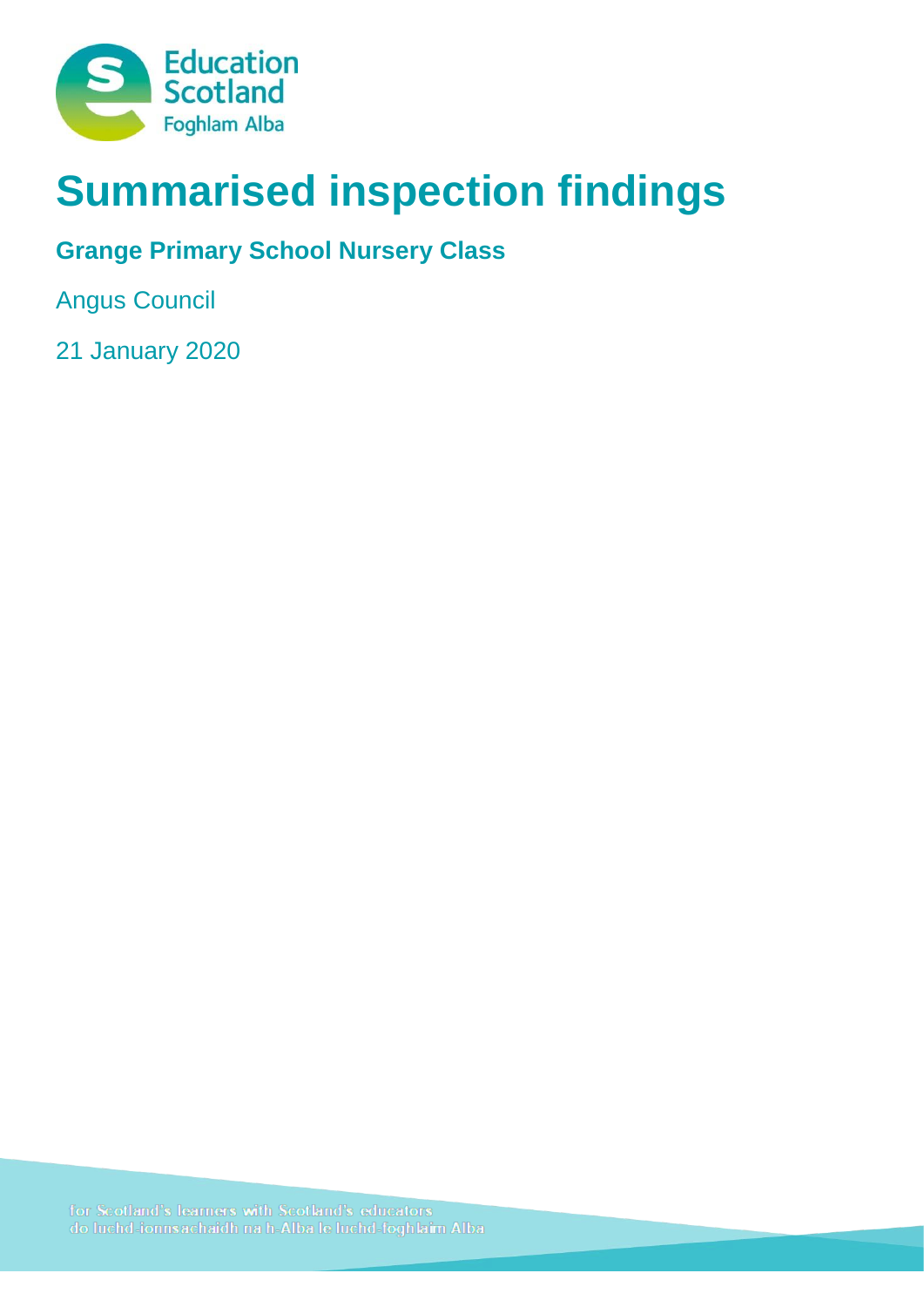### Key contextual information

Grange Nursery Class is based within Grange Primary School and serves the area of Monifieth, Angus. It consists of two playrooms and an outdoor area. The nursery provides placements for 50 children at any one time, aged three and over. The current roll is 47. Children attend for either morning or afternoon sessions.

#### **2.3 Learning, teaching and assessment excellent**

This indicator focuses on ensuring high quality learning experience for young children. It highlights the importance of a very good understanding of child development and early learning pedagogy. Effective use is made of observation to inform future learning and identify the progress made. Children are involved in planning for their own learning. Together these ensure children's successes and achievements are maximised. The themes are:

- $\blacksquare$  learning and engagement
- $\blacksquare$  quality of teaching
- $\blacksquare$  effective use of assessment
- $\blacksquare$  planning, tracking and monitoring
- $\blacksquare$  Children thoroughly enjoy their time at nursery and arrive eager and excited to explore, investigate and learn. Almost all children engage very well with a range of purposeful, high-quality learning experiences that motivate and challenge them, both indoors and outdoors. The wide range of interesting, open-ended materials support children to be curious, creative and imaginative and sustain their interests for extended periods.
- **n** Practitioners nurture, value and respect children's rights and fully embed this in practice. As a result, almost all children are confident, independent and make purposeful choices and decisions about their play. Highly skilled practitioners encourage children to share their views, ideas and experiences, that in turn influences curriculum planning, learning experiences and improvements within the setting.
- **n** Practitioners have a sound understanding of how children learn and support them exceptionally well. Differentiated learning experiences consistently meet the needs of individual children. In addition, a targeted approach is used extremely well to support or challenge individual children in their learning. This adds value to learning and development and has a fundamental impact on children's progress and outcomes. Practitioners' highly skilled use of questions and intentional interactions supports children's thinking skills and deepens their learning very well. Their innovative use of digital technology is developing children's confidence and skills in digital literacy and early coding.
- **n** Practitioners have high expectations of children. Their approach to recording observations of children's learning is a model of best practice. These observations are of consistently high quality and focus clearly on significant learning, to build a clear picture of children's achievements and developing skills. As a result, practitioners have a deep knowledge of children as learners. They share willingly this system with other early learning and childcare settings locally, as an example of highly effective practice. Practitioners make robust judgements about children's progress. Children's individual next steps in learning are relevant and influence curriculum planning. Practitioners make appropriate use of National Benchmarks to support the assessment of children whose progress is beyond the expected standard. Practitioners within the nursery work collaboratively with colleagues in P1 to reach a shared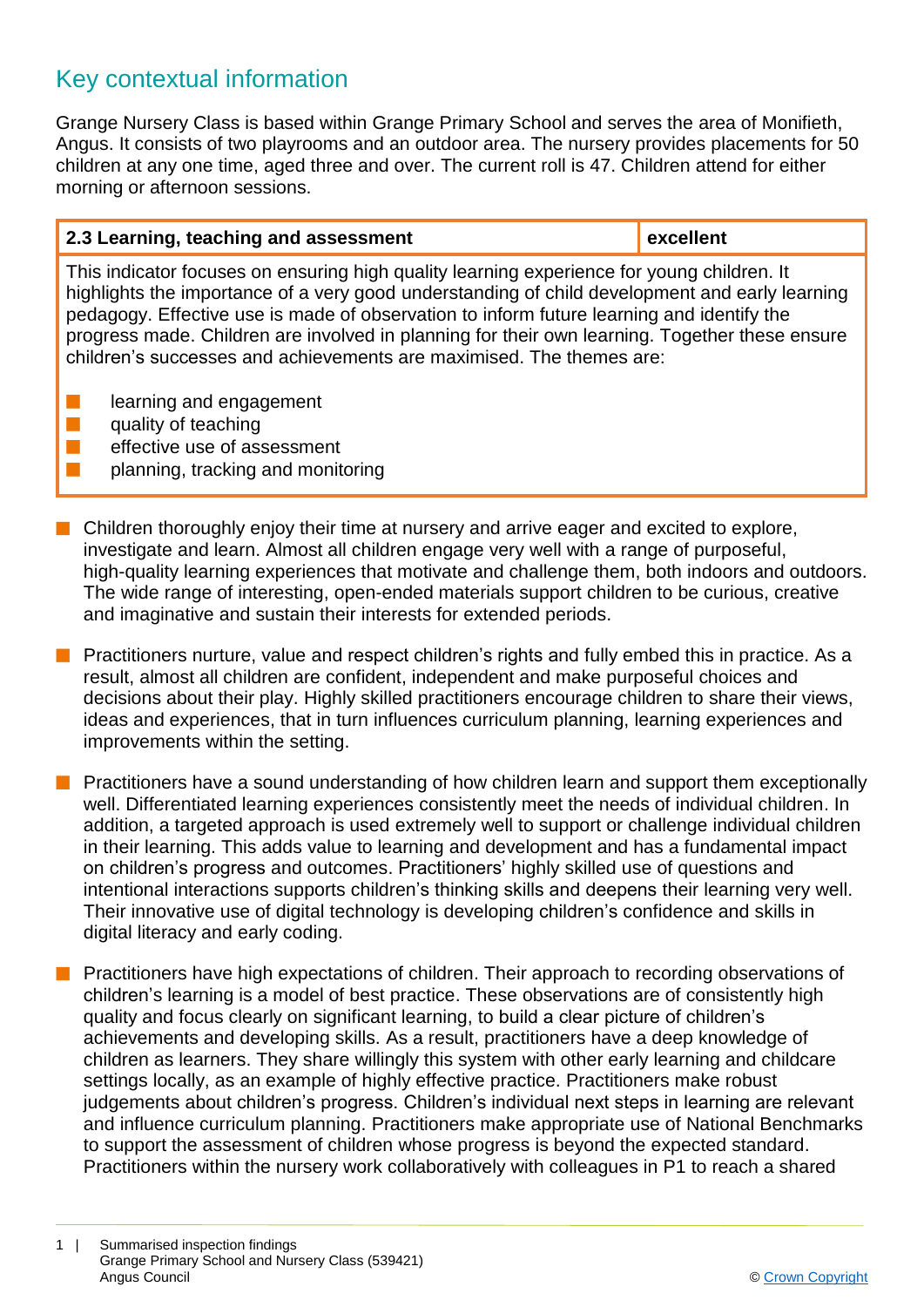understanding of children's progress across the early level. Senior leaders are progressing plans to extend this moderation approach beyond the setting.

- **n** Practitioners use children's individual folios and an online app to demonstrate clearly children's achievements and progress in learning. They use these very well to encourage and support children to reflect on their learning. They naturally support children to develop the shared language of learning. A next step is for practitioners to explore a range of ways to encourage children to reflect on their learning and to identify what they might learn next.
- **n** Practitioners' intentional and responsive planning ensures children's interests are captured and promoted. Planned learning experiences are based upon practitioners' sound knowledge of children as learners. The well-considered blend of child-led and adult-initiated planning provides children with a wide range of high-quality experiences to promote challenge, depth and progression in learning.
- **n** Practitioners use digital technology very well to communicate with parents and to engage them in their child's learning. They hold meetings three times per year to provide parents with up-to-date information on their child's progress and next steps in learning.
- **n** Senior leaders carry out robust tracking and monitoring of children's progress in early literacy and numeracy. They use this information very effectively to identify potential barriers to learning and where children require additional challenge. Practitioners make highly effective use of this information to inform curriculum and individualised planning. Short, adult-led sessions provide targeted support for children to ensure they continue to make the best possible progress in learning.
- **n** Practitioners support children who require additional support with their learning exceptionally well. Their nurturing approach and highly skilled interactions support children to be fully included within the setting and make sustained progress in their development and learning. Practitioners' individual planning for children identifies clear strategies to support learning. They review these plans regularly to ensure strategies continue to be effective in improving outcomes for children.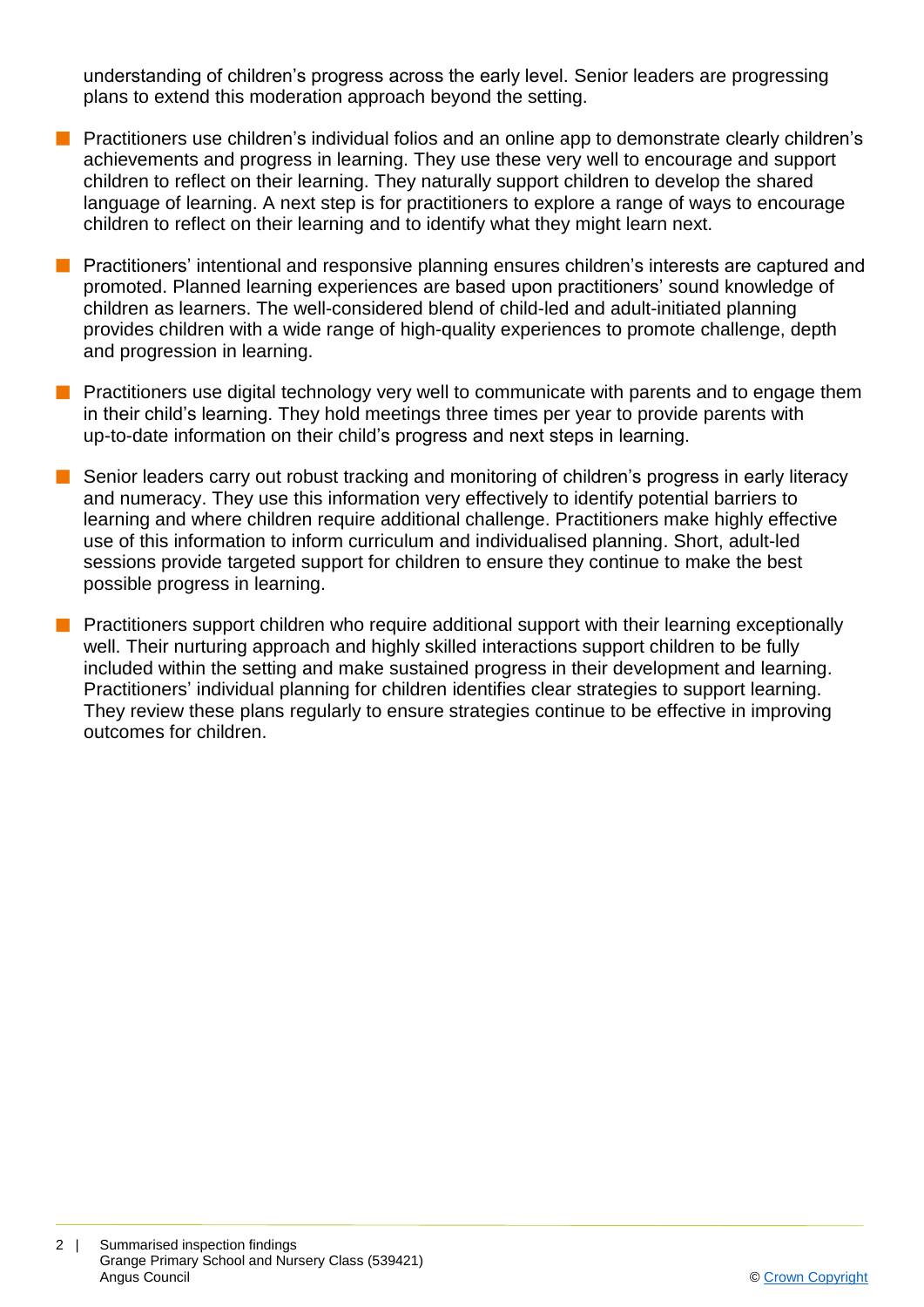#### **2.1 Safeguarding and child protection**

**n** The school submitted self-evaluation information related to child protection and safeguarding. Inspectors discussed this information with relevant staff and, where appropriate, children. In addition, inspectors examined a sample of safeguarding documentation. At the time of the inspection, there were no identified areas for development.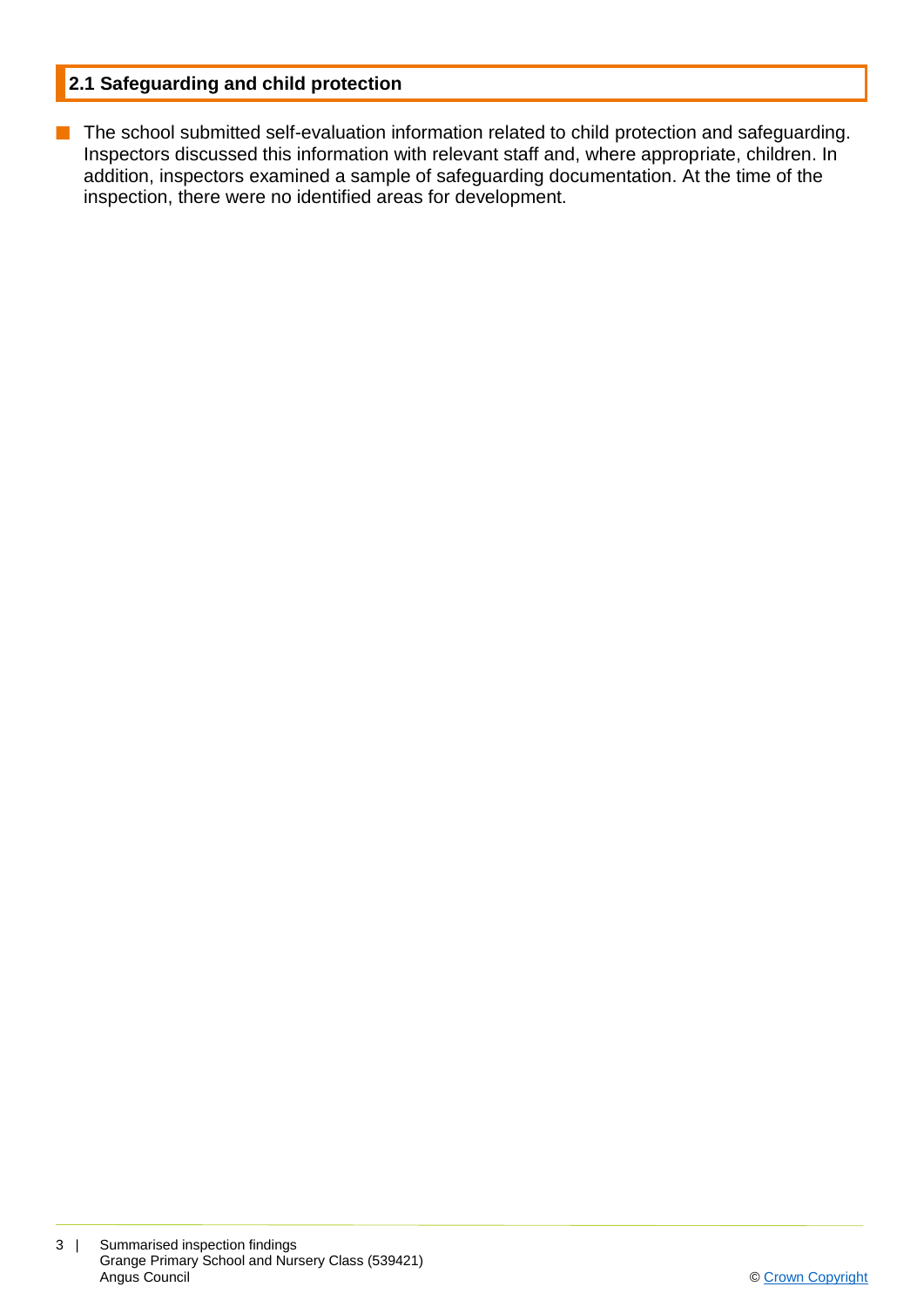#### **3.2 Securing children's progress <b>excellent**

This indicator relates to the development and learning of babies, toddlers and young children. It requires clear understanding of early learning and development and pedagogy. It reflects the integrated way young children learn and the importance of experiences and development happening on an individual basis within a supportive, nurturing and stimulating environment. High quality early learning and childcare contributes significantly to enhancing children's progress and achievement as they grow and learn. It can benefit all children by closing the attainment gap and ensuring equity for all. It is about the holistic nature of development and learning ensuring these foundations are secure in order to achieve future attainment success. The themes are:

- **n** progress in communication, early language, mathematics, and health and wellbeing
- $\blacksquare$  children's progress over time
- $\blacksquare$  overall quality of children's achievement
- n ensuring equity for all children
- n Almost all children are becoming confident, independent and resilient learners, as a result of the rich, stimulating learning environment created by practitioners. Children develop and apply their skills across learning through imaginative and real-life contexts. Practitioners can demonstrate that all children have continued to make sustained progress in their learning since starting nursery.
- $\blacksquare$  Children are making excellent progress in health and wellbeing. They confidently share how they feel and have an understanding of different emotions and feelings. Children develop social skills well and play cooperatively with their peers. Practitioners support this very well through the use of the nursery's 'Green Choices' approach to promoting positive behaviour and respect. Children are aware of how to improve their fitness and health. They share examples such as, eating healthy food and daily exercise including walking, running and yoga. Practitioners provide a wide range of stimulating and challenging experiences both indoors and outdoors. As a result, children develop a range of gross and fine motor skills. Children confidently engage in risky play and talk with understanding about the benefits and how to keep safe.
- In early literacy and language, most children are making very good progress. Children's vocabulary is extending very well as a result of practitioners' skilful interactions. For example, practitioners use relevant contexts to support children's understanding of the word 'strategy'. Most children are confident communicators and are learning about listening and taking turns to talk during conversations. Practitioners use highly innovative approaches to promote a love of reading. The Reading Café and sharing stories with parents through the online app has resulted in children's increased interest in books. Children recall confidently key characters, describe events and predict what might happen next. They recognise initial letter sounds, are becoming familiar with rhyme and confidently tap out syllables of every-day words. Children's emergent writing is developing well. There is potential to increase levels of challenge for those children who are ready to develop further their early writing skills.
- **n** Almost all children are making excellent progress in numeracy and mathematics. Practitioners' targeted approach to supporting early numeracy and mathematics is adding value to children's learning. A few children are making progress beyond the expected standard. Children develop their use of number exceptionally well through play experiences. This includes developing an understanding of quantity, counting on and back from different starting points and simple addition and subtraction. Children use these skills extremely well to problem solve. Practitioners support children's early awareness of fractions, as they share out objects and cut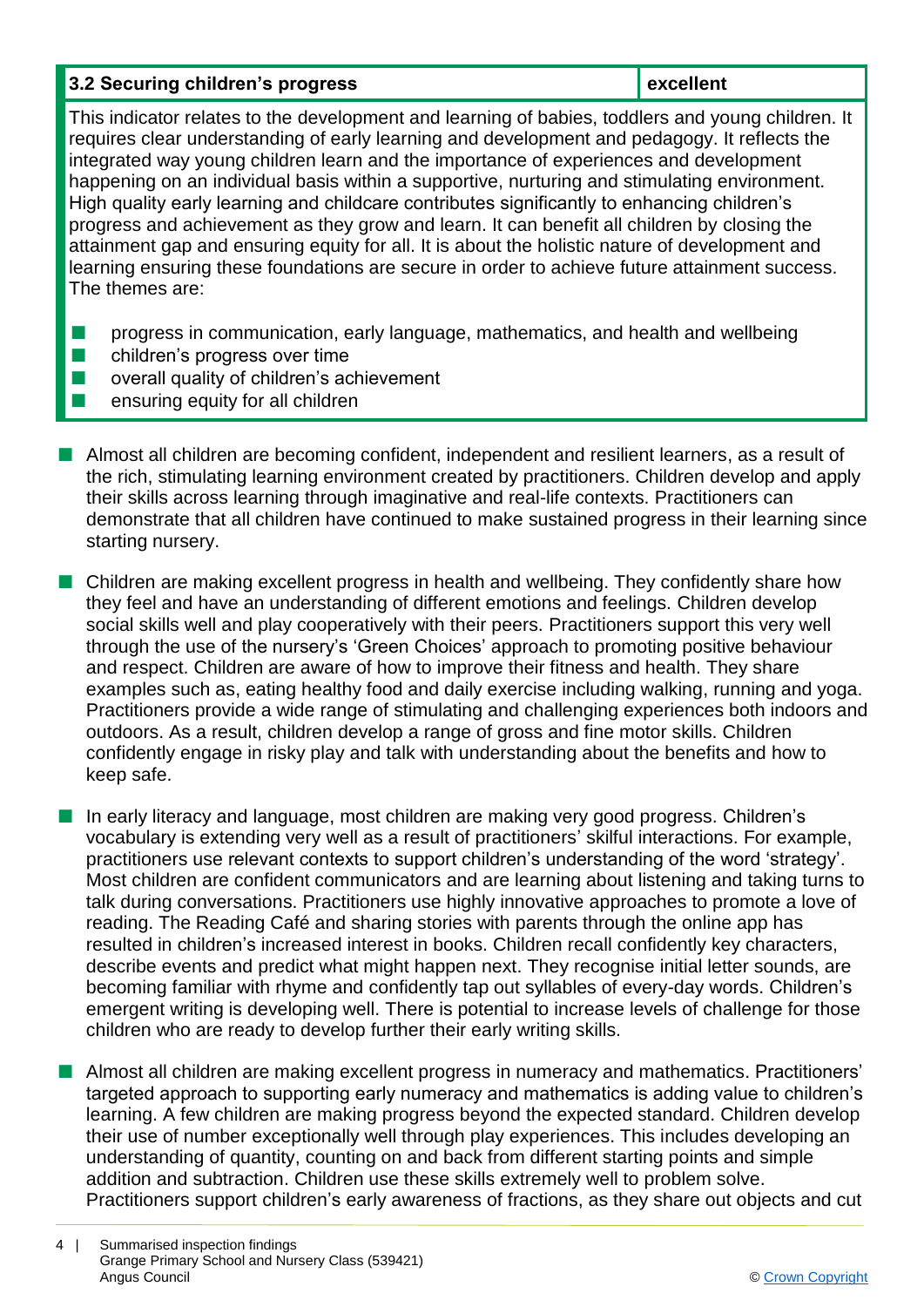fruit. Real-life opportunities enable children to recognise coins and develop an understanding of how money is used. Children use appropriate mathematical language as they make comparisons in length, height, weight and capacity. Practitioners use digital technology extremely well to support children's use of positional and directional language. Practitioners encourage children to recognise shape and 3D objects, for example, when taking part in a 'shape walk' within the community.

- Specific, whole school projects are supporting children to become aware of global issues, such as the effects of plastic waste on sea creatures. Floorbooks demonstrate children's awareness and understanding of the impact of waste on the environment and the importance of recycling.
- Practitioners recognise and celebrate children's successes within the nursery through individual folios, displays and the online app. Parents are encouraged to share children's achievements from outwith the nursery by contributing to folios and the online app. This provides practitioners with information on children's involvement in activities and events outwith the nursery, which influences their curriculum planning. All children have significant and meaningful opportunities to contribute to the life of the school and community and to develop skills of early citizenship. This includes links with community groups to support planting in the town centre and intergenerational work. In addition, the Making a Difference group, solely for children in the nursery and in P1, promotes their understanding of recycling within the school and local community. As the school's 'eco warriors', they learn about equity and sustainability by helping their parents to run a pop-up-shop for recycled uniforms.
- Senior leaders and practitioners create a highly inclusive learning environment to support all children to make the best possible progress in their learning. Senior leaders and practitioners make excellent, robust use of the wide range of data available to them, to identify potential barriers to learning. This data is meticulously analysed by school leaders and practitioners, in order to influence future learning experiences and targeted support for children. Regular professional dialogue, evaluation of strategies and robust monitoring by school leaders and practitioners ensures children continue to make sustained, strong progress in their learning. As a result of this outstanding practice, practitioners are reducing the attainment gap.